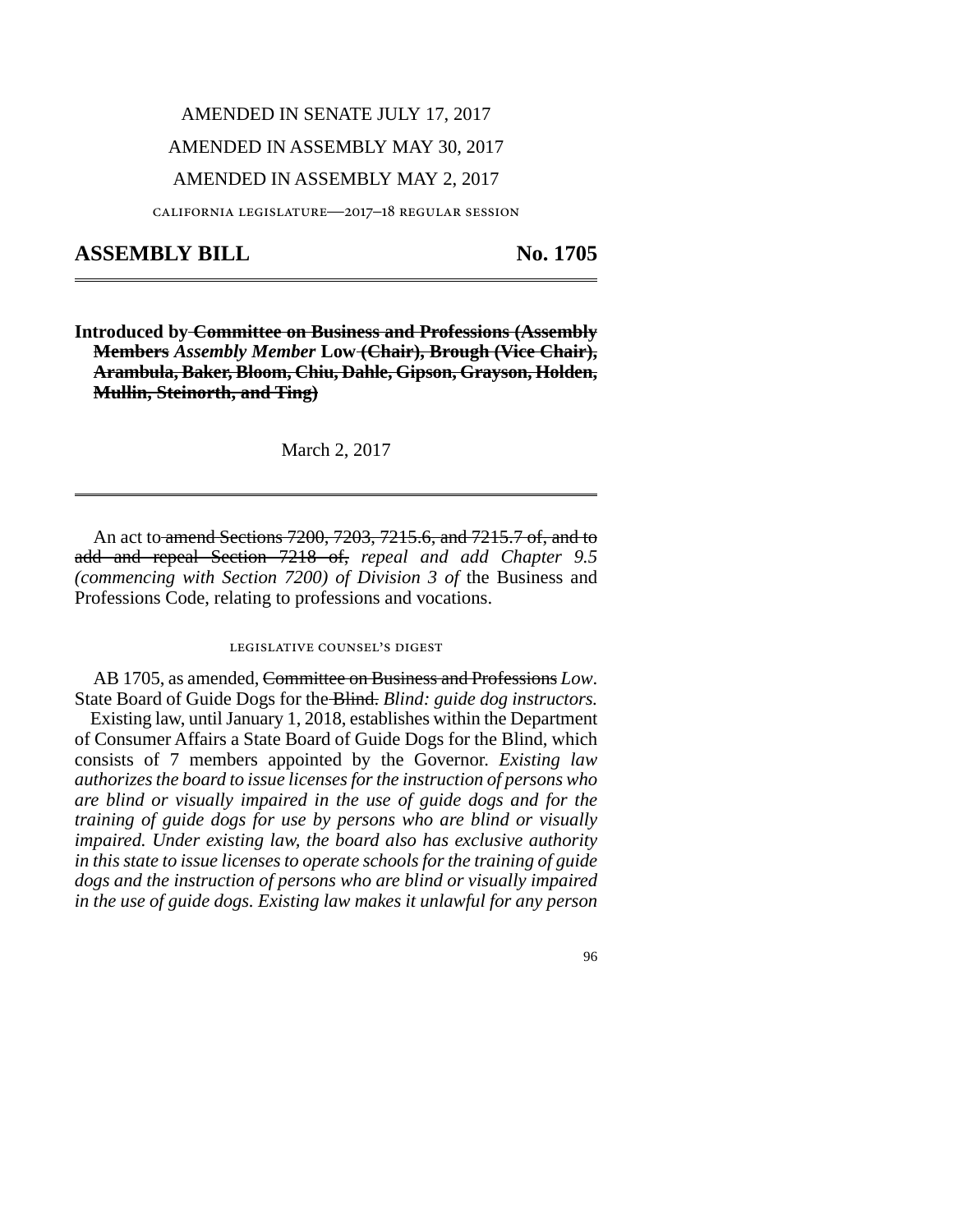*to sell, offer for sale, give, hire, or furnish under any other arrangement, any guide dog or to engage in the business or occupation of training a guide dog unless he or she holds a valid and unimpaired license issued pursuant to the provisions governing guide dogs. A violation of those provisions is a crime.*

*This bill would repeal those provisions. The bill would make it a misdemeanor for any person to use in any sign, business card, or letterhead, or in any advertisement, the words "guide dog instructor," "certified guide dog instructor," or any other terms or letters indicating or implying that he or she is an instructor trained in the utilization or training of guide dogs for the blind, or to represent or hold himself or herself out as a guide dog instructor without being employed by a guide dog school certified by the International Guide Dog Federation or a successor entity. Because this bill would create a new crime, the bill would impose a state-mandated local program. The bill would also require a guide dog school to submit to the Department of Consumer Affairs, on or before September 1 of each year, a list of all trainers or guide dog instructors employed or contracted by the school.*

*The California Constitution requires the state to reimburse local agencies and school districts for certain costs mandated by the state. Statutory provisions establish procedures for making that reimbursement.*

*This bill would provide that no reimbursement is required by this act for a specified reason.*

This bill would extend the term of the board to January 1, 2019. The bill would establish, until May 1, 2019, an advisory task force under the jurisdiction of the board. Not later than May 1, 2018, the bill would require the Director of Consumer Affairs to appoint the task force members. The bill would require the task force to prepare a specified written report with recommendations regarding, among other things, the role of the board. Not later than May 1, 2019, the bill would require the written report to be delivered to the Governor and certain legislative leaders and committees.

Existing law requires the board to organize and elect from its membership a president, vice president, and secretary who shall hold office for one year or until the election and qualification of a successor.

This bill would eliminate the secretary position.

Existing law, until January 1, 2018, establishes a pilot project to provide an arbitration procedure for the purpose of resolving disputes between a guide dog user and a licensed guide dog school, as specified.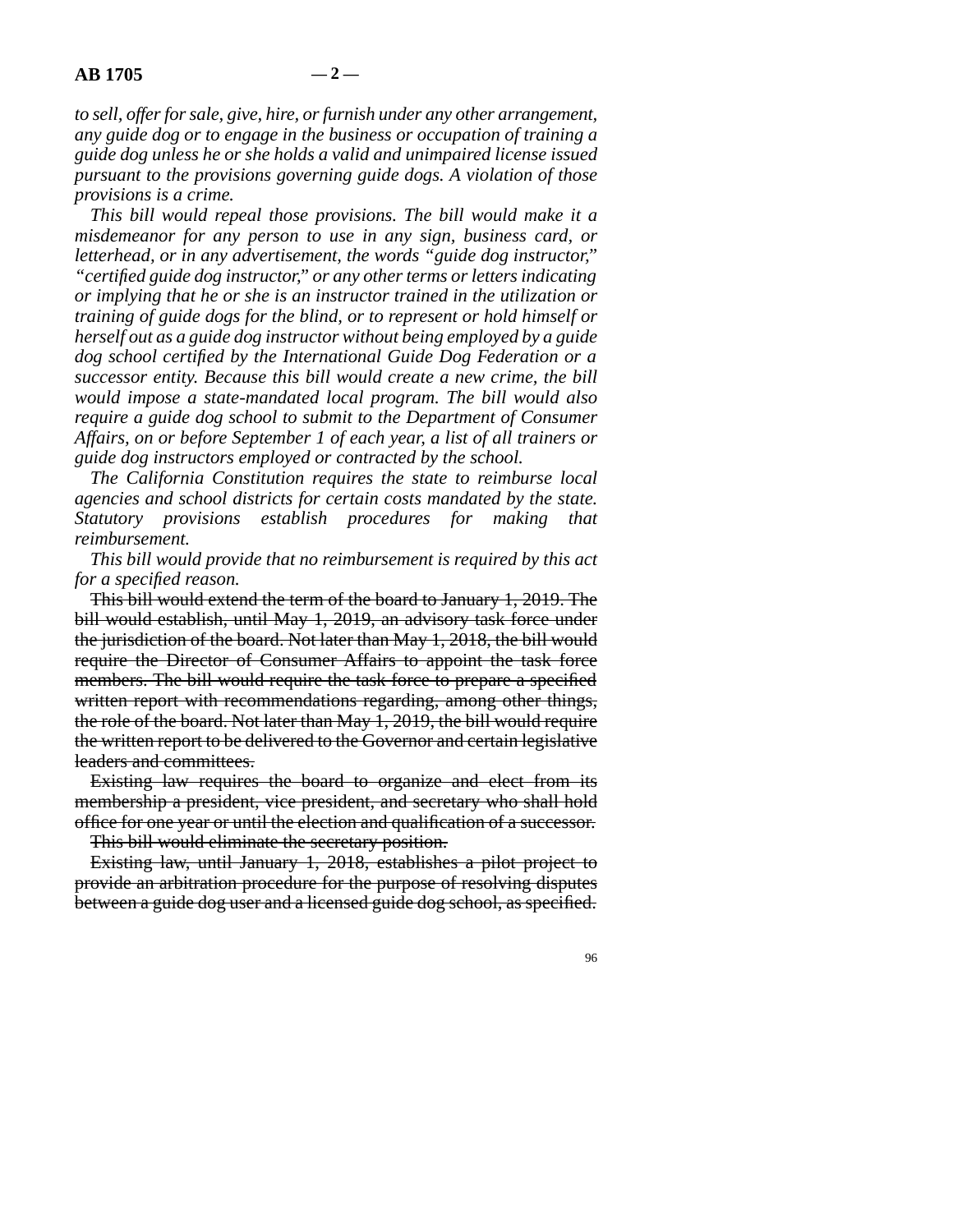This bill would extend the operation of that pilot project to January 1, 2019.

Existing law, until January 1, 2018, requires the board to prepare a factsheet regarding various functions of the board, to post that factsheet on its Internet Web site, and to provide copies to each of the licensed guide dog schools. Existing law, until January 1, 2018, also requires a licensed guide dog school to provide copies of the factsheet to every student receiving training from that school.

This bill would extend the operation of these factsheet provisions indefinitely.

Vote: majority. Appropriation: no. Fiscal committee: yes. State-mandated local program: no-*yes*.

*The people of the State of California do enact as follows:*

line 1 *SECTION 1. Chapter 9.5 (commencing with Section 7200) of*

2 *Division 3 of the Business and Professions Code is repealed.* 

line 3 *SEC. 2. Chapter 9.5 (commencing with Section 7200) is added*

4 *to Division 3 of the Business and Professions Code, to read:* 

- $\overline{5}$
- 

line 6 *Chapter 9.5. Guide Dogs for the Blind*

 $\begin{array}{c} 7 \\ 8 \end{array}$  line 8 *7200. Any person who uses in any sign, business card, or* line 9 *letterhead, or in any advertisement, the words "guide dog instructor,*" "certified guide dog instructor," or any other terms *or letters indicating or implying that he or she is an instructor trained in the utilization or training of guide dogs for the blind, or who represents or holds himself or herself out as a guide dog instructor, without being employed by a guide dog school certified by the International Guide Dog Federation, or a successor entity, is guilty of a misdemeanor.* 

17 7201. For purposes of this chapter:

18 (a) "Guide dog instructor" means a person who instructs or

19 *trains persons who are blind or visually impaired in the use of* 

line 20 *guide dogs or who engages in the business of training, selling,*

21 *hiring, or supplying guide dogs for persons who are blind or* 22 *visually impaired.* 

23 (b) "Guide dog" means a dog that has been trained or is being line 24 *trained to assist blind or visually impaired individuals. For*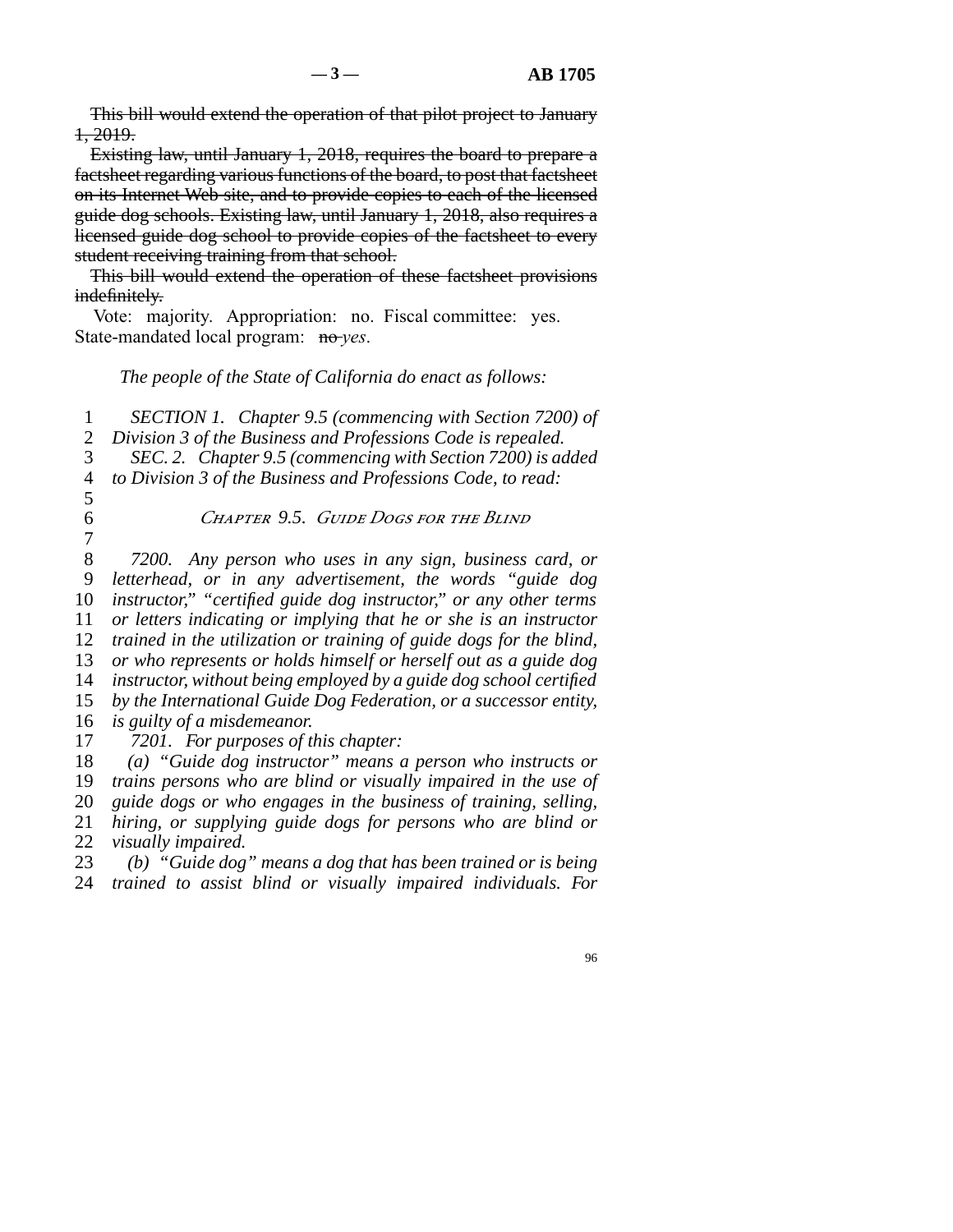| 1                | purposes of this chapter, "guide dog" is used to describe a "service |
|------------------|----------------------------------------------------------------------|
| $\overline{2}$   | $dog.$ "                                                             |
| 3                | A guide dog school shall submit to the Department of<br>7202.        |
| $\overline{4}$   | Consumer Affairs on or before September 1 of each year a list of     |
| 5                | all trainers or guide dog instructors employed or contracted by      |
| 6                | the school. The department shall not charge a fee for the collection |
| $\boldsymbol{7}$ | of this data.                                                        |
| 8                | SEC. 3. No reimbursement is required by this act pursuant to         |
| 9                | Section 6 of Article XIII B of the California Constitution because   |
| 10               | the only costs that may be incurred by a local agency or school      |
| 11               | district will be incurred because this act creates a new crime or    |
| 12               | infraction, eliminates a crime or infraction, or changes the penalty |
| 13               | for a crime or infraction, within the meaning of Section 17556 of    |
| 14               | the Government Code, or changes the definition of a crime within     |
| 15               | the meaning of Section 6 of Article XIII B of the California         |
| 16               | Constitution.                                                        |
| 17               | SECTION 1. Section 7200 of the Business and Professions              |
| 18               | Code is amended to read:                                             |
| 19               | 7200. (a) There is in the Department of Consumer Affairs a           |
| 20               | State Board of Guide Dogs for the Blind in whom enforcement of       |
| 21               | this chapter is vested. The board shall consist of seven members     |
| 22               | appointed by the Governor. One member shall be the Director of       |
| 23               | Rehabilitation or his or her designated representative. The          |
| 24               | remaining members shall be persons who have shown a particular       |
| 25               | interest in dealing with the problems of persons who are blind or    |
| 26               | visually impaired and at least three of them shall be persons who    |
| 27               | are blind or visually impaired who use guide dogs.                   |
| 28               | (b) This section shall remain in effect only until January 1, 2019,  |
| 29               | and as of that date is repealed. Notwithstanding any other law, the  |
| 30               | repeal of this section renders the board subject to review by the    |
| 31               | appropriate policy committees of the Legislature.                    |
| 32               | SEC. 2. Section 7203 of the Business and Professions Code is         |
| 33               | amended to read:                                                     |
| 34               | 7203. The board shall organize and elect from its membership         |
| 35               | a president and vice president who shall hold office for one year    |
| 36               | or until the election and qualification of a successor.              |
| 37               | SEC. 3. Section 7215.6 of the Business and Professions Code          |
| 38               | is amended to read:                                                  |
| 39               | $7215.6.$ (a) In order to provide a procedure for the resolution     |
| 40               | of disputes between guide dog users and guide dog schools relating   |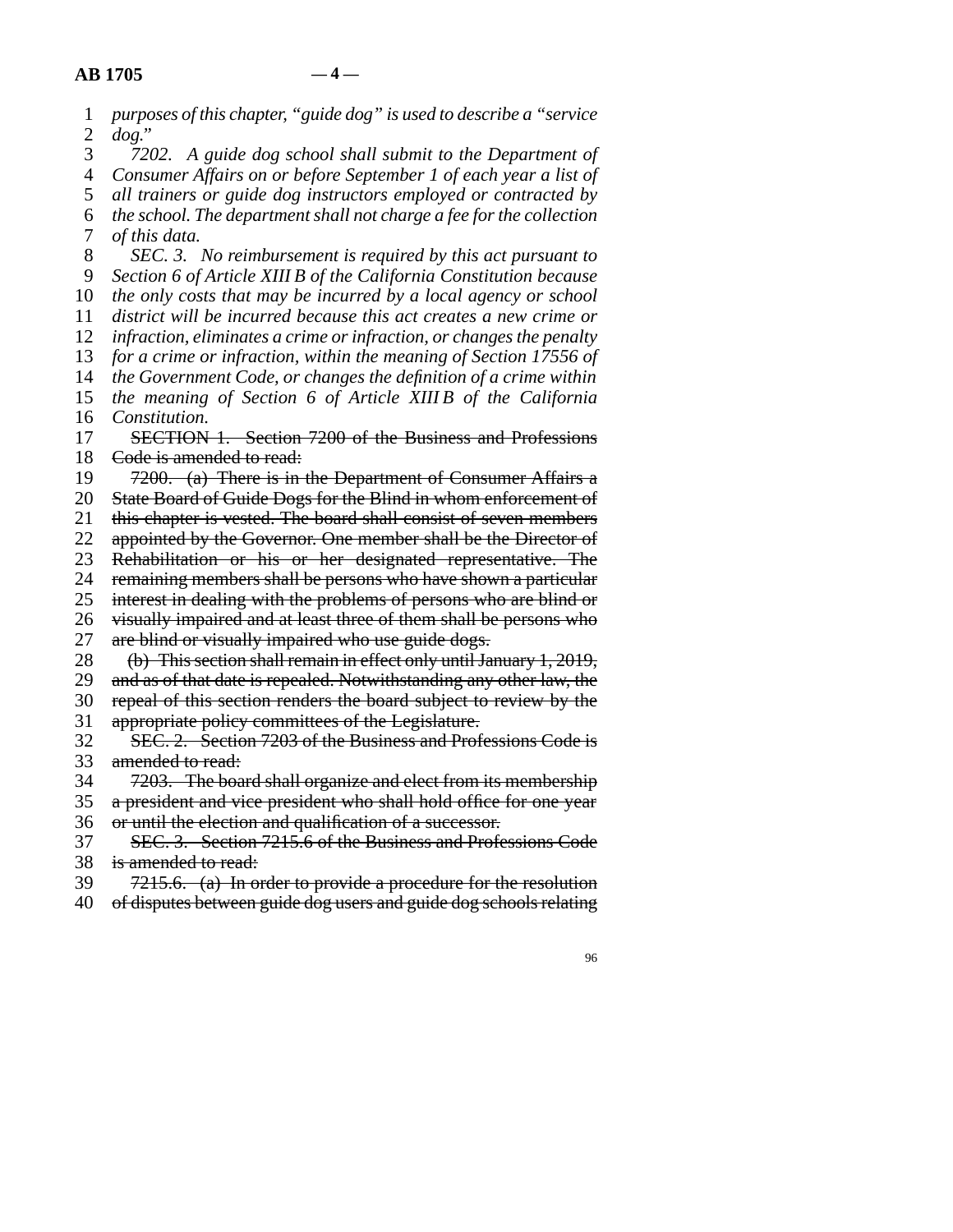1 to the continued physical custody and use of a guide dog, in all

2 cases except those in which the dog user is the unconditional legal

3 owner of the dog, the following arbitration procedure shall be

4 established as a pilot project.

5 (b) This procedure establishes an arbitration panel for the

- line 6 settlement of disputes between a guide dog user and a licensed
- 7 guide dog school regarding the continued use of a guide dog by
- 8 the user in all cases except those in which the dog user is the
- 9 unconditional legal owner of the dog. The disputes that may be
- 10 subject to this procedure concern differences between the user and
- 11 school over whether or not a guide dog should continue to be used,
- 12 differences between the user and school regarding the treatment
- 13 of a dog by the user, and differences over whether or not a user
- 14 should continue to have custody of a dog pending investigation of
- 15 charges of abuse. It specifically does not address issues such as
- 16 admissions to schools, training practices, or other issues relating
- 17 to school standards. The board and its representative are not parties
- 18 to any dispute described in this section.
- 19 (e) The licensed guide dog schools in California and the board

20 shall provide to guide dog users graduating from guide dog

21 programs in these schools a new avenue for the resolution of

22 disputes that involve continued use of a guide dog, or the actual

23 physical custody of a guide dog. Guide dog users who are

- 24 dissatisfied with decisions of schools regarding continued use of 25 guide dogs may appeal to the board to convene an arbitration panel
- guide dogs may appeal to the board to convene an arbitration panel

26 composed of all of the following:

- 27 (1) One person designated by the guide dog user.
- 28  $(2)$  One person designated by the licensed guide dog school.
- 29  $(3)$  A representative of the board who shall coordinate the 30 activities of the panel and serve as chair.
- 

31 (d) If the guide dog user or guide dog school wishes to utilize

32 the arbitration panel, this must be stated in writing to the board.

33 The findings and decision of the arbitration panel shall be final 34 and binding. By voluntarily agreeing to having a dispute resolved

35 by the arbitration panel and subject to its procedures, each party

- 36 to the dispute shall waive any right for subsequent judicial review.
- 37 (e) (1) A licensed guide dog school that fails to comply with
- 38 any provision of this section shall automatically be subject to a

39 penalty of two hundred fifty dollars (\$250) per day for each day

40 in which a violation occurs. The penalty shall be paid to the board.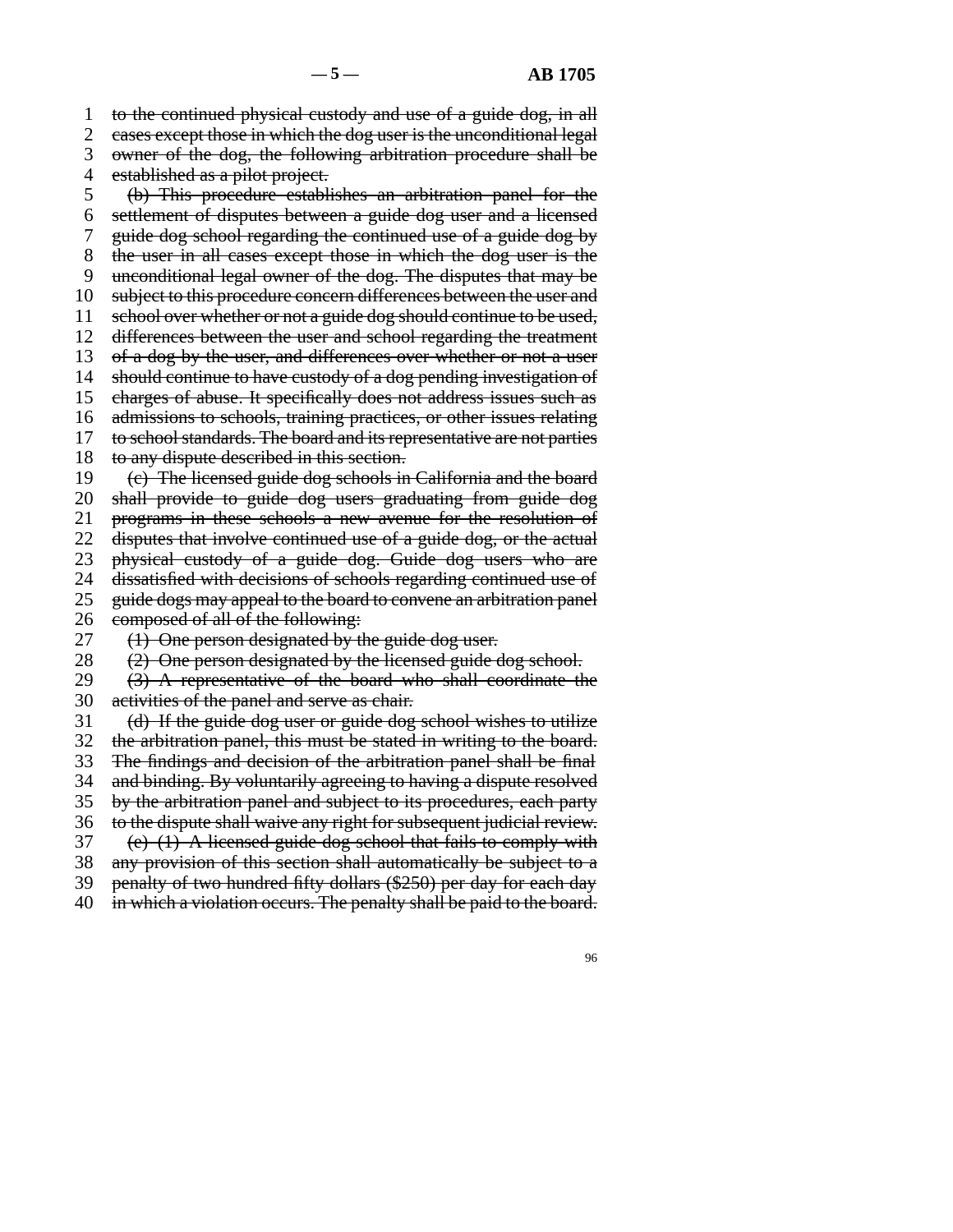1 The license of a guide dog school shall not be renewed until all 2 penalties have been paid.  $\beta$  (2) The penalty shall be assessed without advance hearing, but 4 the licensee may apply to the board for a hearing on the issue of 5 whether the penalty should be modified or set aside. This line 6 application shall be in writing and shall be received by the board 7 within 30 days after service of notice of the penalty. Upon receipt 8 of this written request, the board shall set the matter for hearing 9 within  $60$  days. 10  $(f)$  As a general rule, custody of the guide dog shall remain with 11 the guide dog user pending a resolution by the arbitration panel. 12 In circumstances where the immediate health and safety of the 13 guide dog user or guide dog is threatened, the licensed school may 14 take custody of the dog at once. However, if the dog is removed 15 from the user's custody without the user's concurrence, the school 16 shall provide to the board the evidence that caused this action to 17 be taken at once and without fail; and within five calendar days a 18 special committee of two members of the board shall make a 19 determination regarding custody of the dog pending hearing by 20 the arbitration panel. 21 (g)  $(1)$  The arbitration panel shall decide the best means to 22 determine final resolution in each case. This shall include, but is 23 not limited to, a hearing of the matter before the arbitration panel 24 at the request of either party to the dispute, an opportunity for each<br>25 party in the dispute to make presentations before the arbitration party in the dispute to make presentations before the arbitration 26 panel, examination of the written record, or any other inquiry as 27 will best reveal the facts of the disputes. In any case, the panel 28 shall make its findings and complete its examination within 45 29 calendar days of the date of filing the request for arbitration, and 30 a decision shall be rendered within 10 calendar days of the 31 examination.  $\frac{1}{2}$  (2) All arbitration hearings shall be held at sites convenient to 33 the parties and with a view to minimizing costs. Each party to the 34 arbitration shall bear its own costs, except that the arbitration panel, 35 by unanimous agreement, may modify this arrangement. 36 (h) The board may study the effectiveness of the arbitration 37 panel pilot project in expediting resolution and reducing conflict 38 in disputes between guide dog users and guide dog schools and

39 may share its findings with the Legislature upon request.